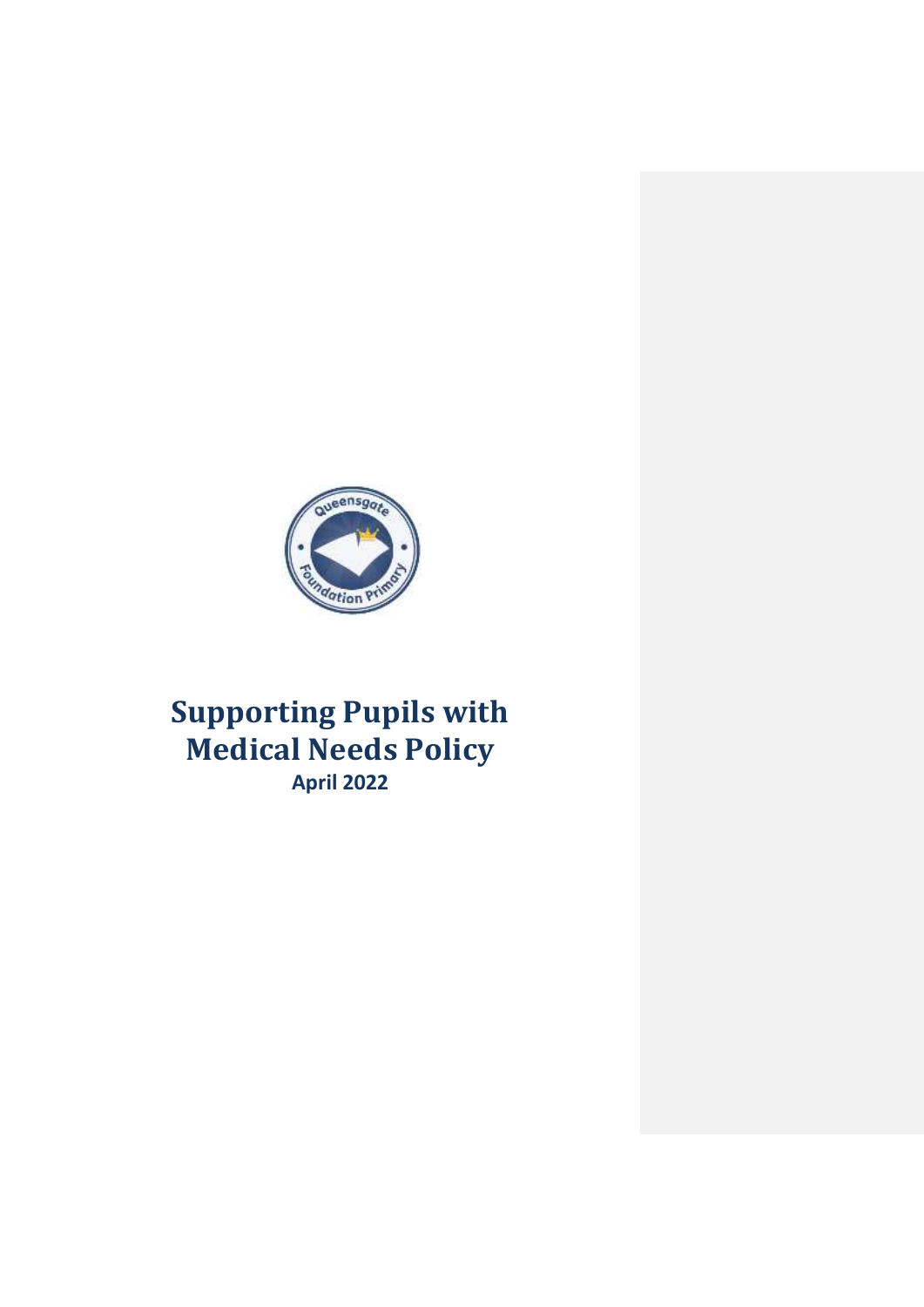**Supporting Pupils with Medical Needs Queensgate Foundation Primary School**

### **Policy Review**

This policy was adopted on 1<sup>st</sup> July 2015 and will be reviewed in full by the Governing Body on a three-yearly basis.

The policy was last reviewed and agreed by the Governing Board on 26th April 2022

It is due for review on April 2025 (up to 36 months from the above date).

Signature ………………………… Head Teacher Date: 26th April 2022

Signature ............................... Chair of Governors Date: 26<sup>th</sup> April 2022

Policy control

| Date       | Amendments / additions                                        | Reason                                   |
|------------|---------------------------------------------------------------|------------------------------------------|
| April 2022 | Defibrillator - Change to place of AED storage - Rewording of | New building                             |
|            | 'some' staff are trained in CPR - Visual checks recorded in   |                                          |
|            | Every system                                                  |                                          |
|            | Introduction re-worded                                        | To include Gov.uk advice 2015            |
|            | Administering medication - Final bullet point reworded        | To reflect appropriate training of staff |
|            | Emergency Procedures - administration of rectal diazepam      | Covered elsewhere in policy              |
|            | section removed                                               |                                          |
|            |                                                               |                                          |
|            |                                                               |                                          |
|            |                                                               |                                          |

Supporting Pupils with Medical Needs Page 2 of 9 April 2022 Version 2 – April 2022 Review date: April 2025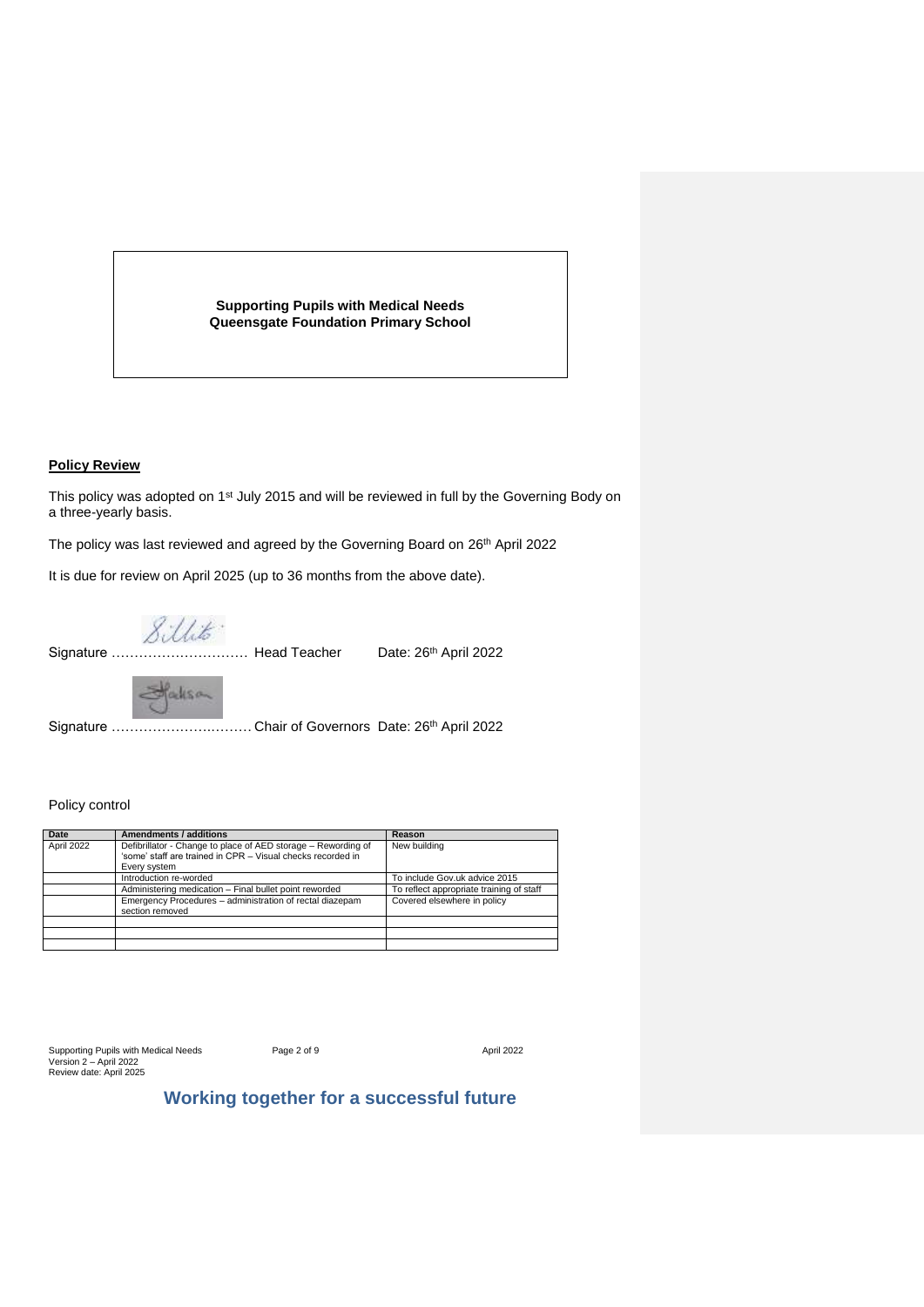### **Introduction**

Most pupils will at some time have a medical condition that may affect their participation in school activities. For many this will be short term. Other children have medical conditions that, if not properly managed, could limit their access to education. Such pupils are regarded as having medical needs. Most of these children will be able to attend school regularly and take part in normal school activities.

This policy outlines responsibilities and procedures for supporting pupils at Queensgate Foundation Primary School who have medical needs and reflects the statutory guidance – Supporting pupils with medical conditions at school – Gov.uk (**[www.gov.uk](http://www.gov.uk/)**) December 2015

The aim is to ensure that all children with medical conditions, in terms of both physical and mental health, are properly supported in school so that they can play a full and active role in school life, remain healthy and achieve their academic potential.

#### **Parents and guardians**

- Parents, as defined in the Education Act 1994, are a child's main carers. They are responsible for making sure that their child is well enough to attend school. Children should be kept at home when they are acutely unwell
- Parents are responsible for providing the headteacher with sufficient information about their child's medical condition and treatment or special care needed at school
- With the headteacher, they should reach agreement on the school's role in helping their child's medical needs
- Where parents have difficulty understanding or supporting their child's medical condition themselves, the School Health Service can often provide additional assistance. However, ideally, the head should seek parents' agreement before passing on information about their child's health to other school staff
- Parents' religious and cultural views should always be respected

### **The Governing Board**

The governing board has a duty to ensure that their insurance arrangements provide cover for staff to act within the school of their employment; that the procedures outlined in this policy are followed, and that any necessary training is made available to staff

The governing board:

- Is legally responsible for fulfilling its statutory duties under legislation.
- Ensures that arrangements are in place to support pupils with medical conditions.
- Ensures that pupils with medical conditions can access and enjoy the same opportunities as any other pupil at the school.
- Works with the LA, health professionals, commissioners and support services to ensure that pupils with medical conditions receive a full education.
- Ensures that, following long-term or frequent absence, pupils with medical conditions are reintegrated effectively.
- Ensures that the focus is on the needs of each pupil and what support is required to support their individual needs.
- Instils confidence in parents/carers and pupils in the school's ability to provide effective support. Ensures that all members of staff are properly trained to provide the necessary support and are able to access information and other teaching support materials as needed.
- Ensures that no prospective pupil is denied admission to the school because arrangements for their medical condition have not been made.

| Supporting Pupils with Medical Needs | Page 3 of 9 | April 2022 |
|--------------------------------------|-------------|------------|
| Version 2 - April 2022               |             |            |
| Review date: April 2025              |             |            |

### **Working together for a successful future**

**Commented [CL1]:** and reflects the statutory guidance -<br>Supporting pupils with modical conditions at school. GOV UV [Supporting pupils with medical conditions at school -](https://www.gov.uk/government/publications/supporting-pupils-at-school-with-medical-conditions--3#full-publication-update-history) GOV.UK [\(www.gov.uk\)](https://www.gov.uk/government/publications/supporting-pupils-at-school-with-medical-conditions--3#full-publication-update-history) - Dec 2015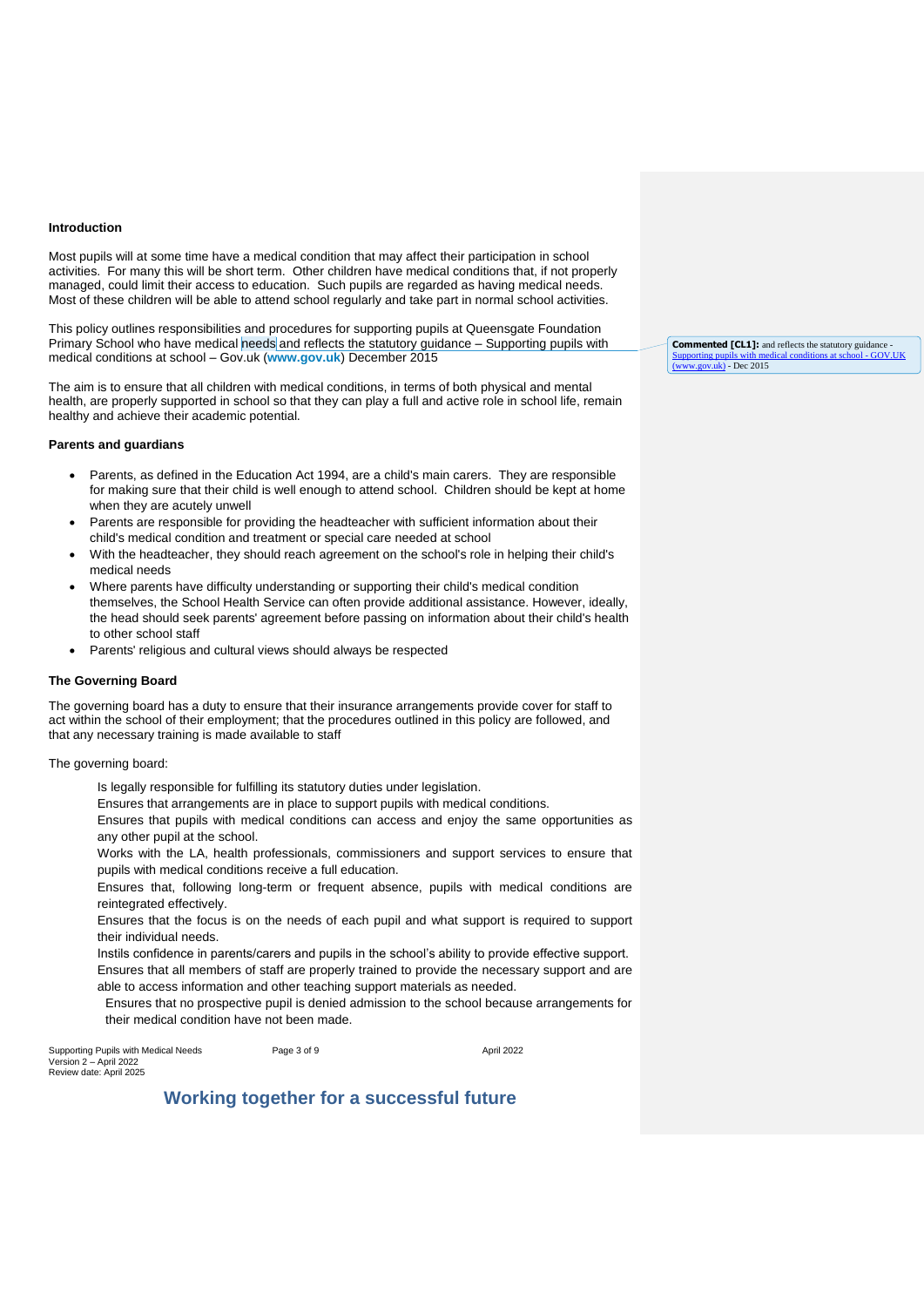Ensures that pupils' health is not put at unnecessary risk. As a result, the board holds the right to not accept a pupil into school at times where it would be detrimental to the health of that pupil or others to do so, such as where the child has an infectious disease.

Ensures that policies, plans, procedures and systems are properly and effectively implemented.

Should ensure that any individual health care plans are reviewed at least annually or earlier if evidence is presented that the child's needs have changed. They should be developed with the child's best interests in mind and ensure that the school assesses and manages risks to the child's education, health and social wellbeing, and minimises disruption.

### **The Headteacher**

The headteacher is responsible for implementing this policy in practice and for developing detailed procedures. When teachers volunteer to give pupils help with their medical needs, the head should agree to their doing this, and must ensure that teachers receive proper support and training where necessary. Day to day decisions about administering medication will normally fall to the headteacher. The head is also responsible for making sure parents are aware of the school's policy and procedures for dealing with medical needs. The head is responsible for arranging back‐up cover when the member of staff responsible for a pupil with medical needs is absent or unavailable.

#### **Teachers and other school staff**

Teachers who have pupils with medical needs in their class should understand the nature of the condition, and when and where the pupil may need extra attention. They should be aware of the likelihood of an emergency arising and what action to take if one occurs.

School staff:

May be asked to provide support to pupils with medical conditions, including the administering of medicines, but are not required to do so.

Take into account the needs of pupils with medical conditions in their lessons when deciding whether or not to volunteer to administer medication.

Receive sufficient training and achieve the required level of competency before taking responsibility for supporting pupils with medical conditions.

Know what to do and respond accordingly when they become aware that a pupil with a medical condition needs help.

### **Other health professionals**

The school will receive support and advice as necessary from the following in conjunction with meeting the needs of pupils with medical needs:

- The local health authority
- The school health service
- The school nurse
- The general practitioner (with the consent of the child's parents)
- The community paediatrician

#### **Short term medical needs**

At times, it may be necessary for a child to finish a course of medication at school. However, where possible, parents will be encouraged to administer the medicine outside school hours. School staff will not give non‐prescribed medication to children except in special cases at the complete discretion of the

Supporting Pupils with Medical Needs Page 4 of 9 April 2022<br>Version 2 – April 2022 Review date: April 2025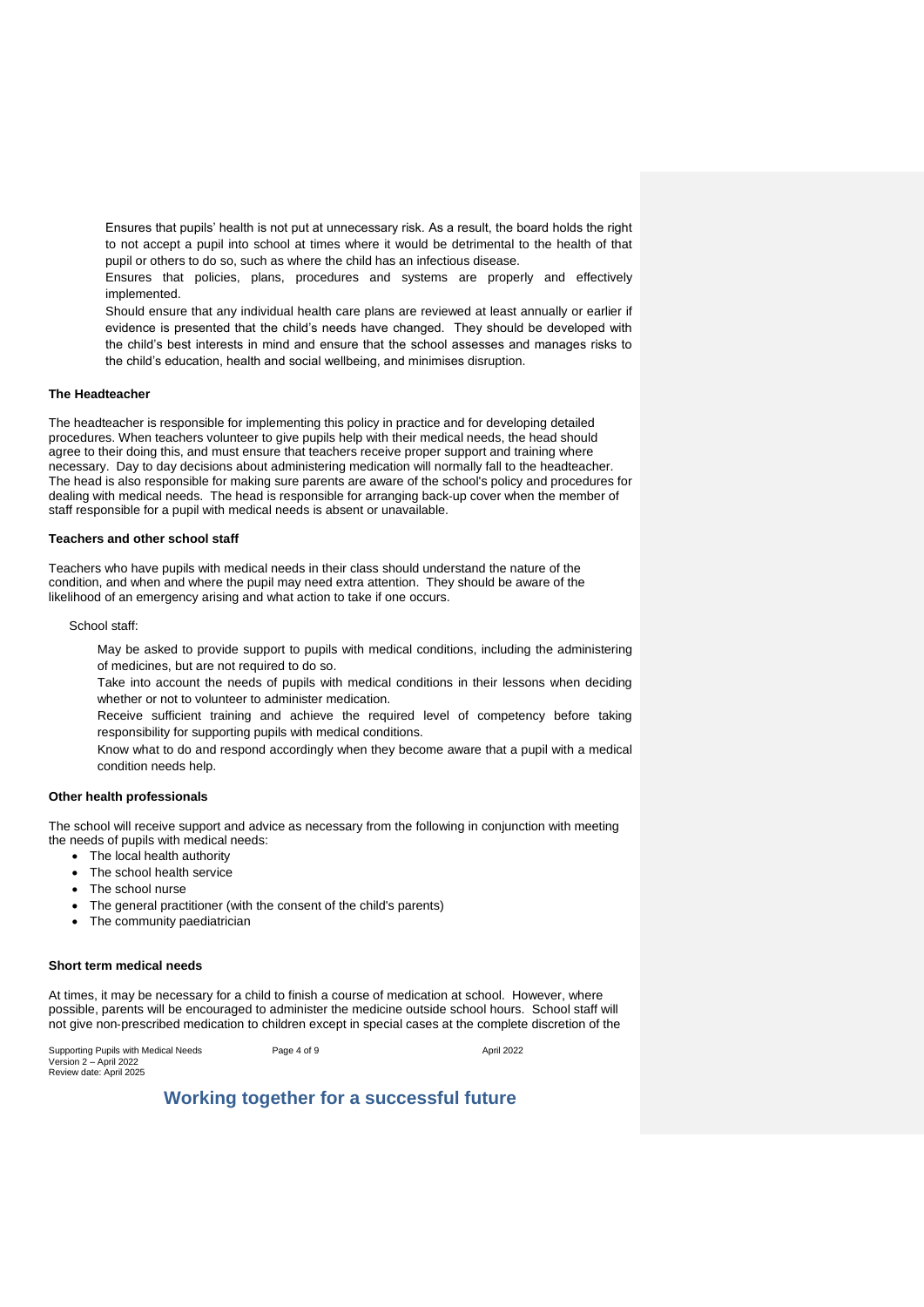headteacher. In the case of children suffering regularly from acute pain, such as a migraine, the parents will authorise and supply appropriate painkillers together with written instruction about when the child should take the medication. A member of staff will supervise the pupil taking medication, keep a log of all medication taken and notify the parents in writing on the day painkillers are taken.

### **Long term medical needs**

The school needs to have sufficient information of any pupil with long-term medical needs. The school will then draw up a written health care plan for such pupils, involving the parents and relevant health professional.

### **Individual health care plans**

These enable the school to identify the level of support that is needed at school. Those who may need to contribute to and monitor the plan are:

- The headteacher
- The parent or guardian
- The child
- Class teacher
- Teaching assistant
- School staff who have agreed to administer medication or be trained in emergency procedures
- The school health service, the child's GP or other health care professionals.

### **Administering medication**

No pupil will be given medication without the parent's written consent via Appendix A. This consent will also give details of the medication to be administered, including

- Name of medication
- Dose
- Method of administration
- Time and frequency of administration
- Other treatment
- Any side effects
- School will provide written consent for agreeing to administer the medication via Appendix A; this will be held on the pupil's school record
- Staff will complete and sign Administration of Medicines forms, contained in Appendix B time they give medication to a pupil. The dosage and administration will be witnessed and signed off by a second adult
- If pupils can take their medication themselves, staff will supervise this, bearing in mind the safety of other pupils. Written parental consent is necessary for this
- Staff should receive sufficient and suitable training, and achieve the necessary level of competency before they take on responsibility for supporting pupils with medical conditions.

#### **Refusing medication**

If a child refuses to take medication, the school staff will not force them to do so. The school will inform the child's parents as a matter of urgency. If necessary, the school will call the emergency services.

#### **School trips**

Staff supervising excursions should be aware of any medical needs, and relevant emergency procedures. Sometimes an additional supervisor or parent might accompany a particular pupil. If staff

| Supporting Pupils with Medical Needs | Page 5 of 9 | April 2022 |
|--------------------------------------|-------------|------------|
| Version 2 - April 2022               |             |            |
| Review date: April 2025              |             |            |

### **Working together for a successful future**

**Commented [CL2]:** Should this need to be prescribed painkillers via the child's GP/prescribing pharmacist?

**Commented [CL3]:** Provide to who - parents? Does this written consent occur every time?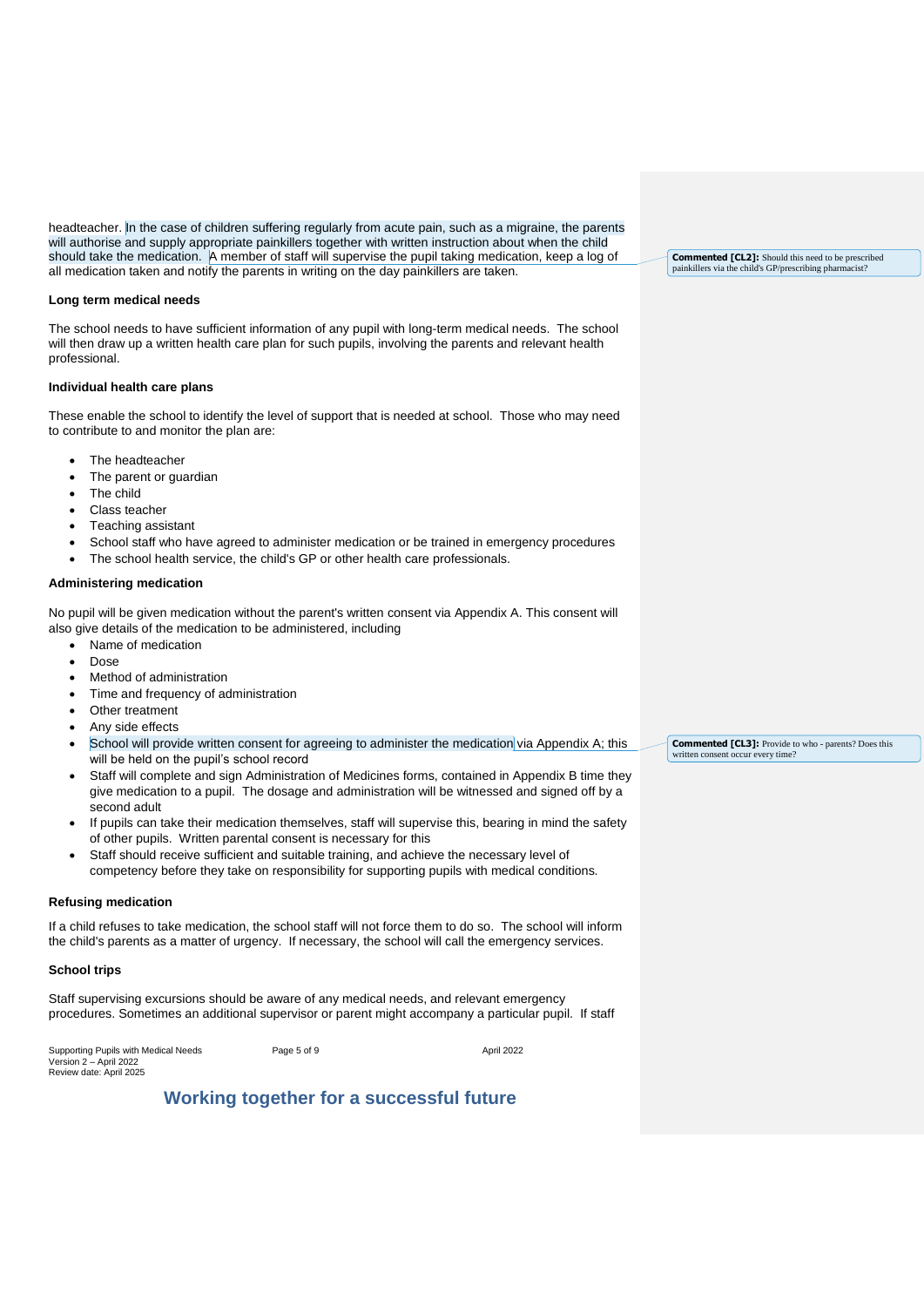are concerned about whether they can provide for a pupil's safety, or the safety of other pupils on a trip, they will seek medical advice from the School Health Service or the child's GP. **Sporting activities**

Children with medical needs will be encouraged to take part in sporting activities appropriate to their own abilities. Any restrictions on a pupil's ability to participate in PE will be included in their individual health care plan. Some pupils may need to take precautionary measures before or during exercise and/or need to be allowed immediate access to their medication if necessary. Teachers should be aware of relevant medical conditions and emergency procedures.

### **Confidentiality**

The school will treat medical information confidentially. The head will agree with the parents who will have access to records and information about a pupil. If information is withheld from staff they cannot be held responsible if they act incorrectly in giving medical assistance but otherwise acted in good faith.

#### **Storing medication**

- Where practical, the parent or child will be asked to bring in the required dose each day.
- When the school stores medicine it will be labelled with the name of the pupil, the name and dose of the drug and the frequency of the administration
- Where a pupil needs two or more prescribed medicines, each should be kept in a separate container
- Pupils should know where their medication is stored
- Asthma inhalers/Epi-pens are allowed to be carried by the pupils
- Other medicines are kept in a secure place not accessible to pupils
- Medicines are kept in a secure place not accessible to pupils
- The fridge used in the first aid room for the storage of medicines will be kept locked at all times
- If a child with a prescribed controlled drug passes it to another child for use, this is an offence and appropriate disciplinary action is taken in accordance with our Drugs and Alcohol Policy.
- If a child is prescribed controlled drugs, these will be kept securely stored in a non-portable container and only named staff will have access. Any controlled drugs should be easily accessible in an emergency. A record should be kept of any doses used and the amount of the controlled drug held on the school premises

### **Disposal of medicines**

Parents must collect medicines held at school at the end of the medication period. Parents are responsible for disposal of date expired medicines

### **Hygiene/infection control**

Staff should follow basic hygiene procedures. Staff should use protective disposable gloves and take care when dealing with blood or other body fluids and disposing of dressings or equipment using agreed infection control measures.

### **Defibrillators**

- The school has an automated external defibrillator (AED)
- The AED is stored on an external hall wall, in a locked cabinet. The code is displayed in the staff room

| Supporting Pupils with Medical Needs | Page 6 of 9 | April 2022 |
|--------------------------------------|-------------|------------|
| Version 2 – April 2022               |             |            |
| Review date: April 2025              |             |            |

### **Working together for a successful future**

**Commented [CL5]:** s **Commented [CL6]:** using agreed infection control measures.

**Commented [CL4]:** non-portable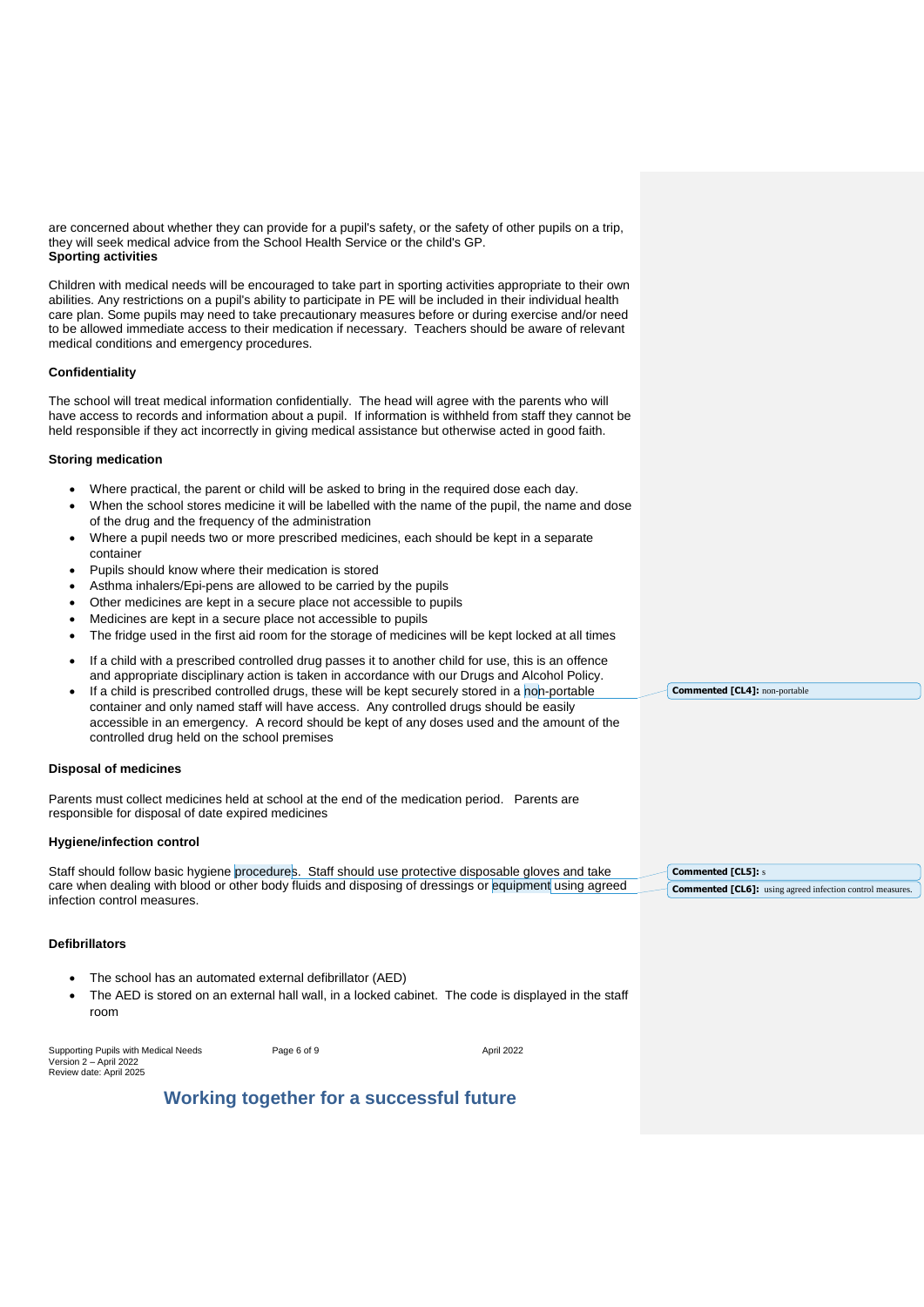- The AED is available for public use and anyone requiring a code will be given one by the emergency services operator
- All staff members and pupils are aware of the AED's location and what to do in an emergency.
- No training is needed to use the AED, as voice and/or visual prompts guide the rescuer through the entire process from when the device is first switched on or opened; however, some staff members are trained in cardiopulmonary resuscitation (CPR), as this is an essential part of firstaid and AED use
- The emergency services will always be called where an AED is used, or requires using
- Where possible, AEDs will be used in paediatric mode or with paediatric pads for pupils under the age of eight
- A visual check will be undertaken on the AED on a daily basis by the Premises Manager, with a record of all checks being kept and sent to the IOW Ambulance Service on a monthly basis

#### **Emergency procedures**

Allocated staff have regular training in First Aid and know how to call the emergency services. A pupil taken to hospital by ambulance will be accompanied by a member of staff until the pupil's parents arrive.

Supporting Pupils with Medical Needs Page 7 of 9 April 2022 Version 2 – April 2022 Review date: April 2025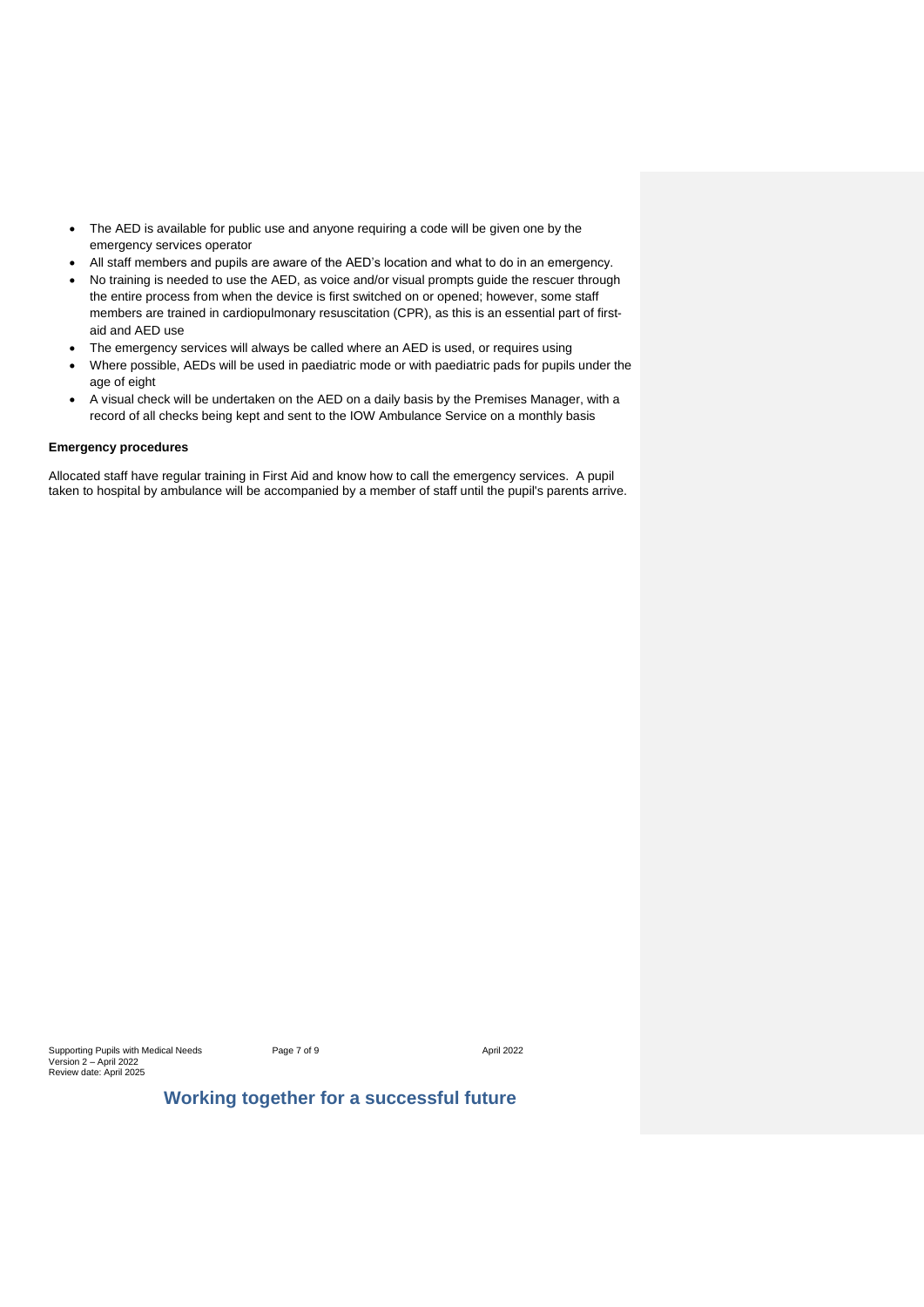### **Appendix A: Parental agreement for school to administer medicine**

The school will not give your child medicine unless you fully complete and sign this form.

| Date for review to be initiated by |  |
|------------------------------------|--|
| Name of child                      |  |
| Date of birth                      |  |
| Class name                         |  |
| Medical condition or illness       |  |

### **Medicine**

| Name/type of medicine (as described on the container)                                                                                                                                                                            |  |
|----------------------------------------------------------------------------------------------------------------------------------------------------------------------------------------------------------------------------------|--|
| Expiry date                                                                                                                                                                                                                      |  |
| Dosage and method                                                                                                                                                                                                                |  |
| Timing                                                                                                                                                                                                                           |  |
| Special precautions/other instructions                                                                                                                                                                                           |  |
| Are there any side effects that the school needs to                                                                                                                                                                              |  |
| know about                                                                                                                                                                                                                       |  |
| Self administration $-\nu/n$                                                                                                                                                                                                     |  |
| Procedures to take in an emergency                                                                                                                                                                                               |  |
| $\mathbf{A}$ to a matrix of the second second contract of the second second second contract of the second second second second second second second second second second second second second second second second second second |  |

**NB: Medicines must be in the original container as dispensed by the pharmacy**

### **Contact Details**

| Name                     |  |
|--------------------------|--|
| Relationship to child    |  |
| Address                  |  |
|                          |  |
| Contact telephone number |  |
| Name of GP               |  |
| GP Telephone number      |  |

### *Declaration*

The above information is, to the best of my knowledge, accurate at the time of writing and I give consent for school staff to administer medicine in accordance with the school's Supporting Pupils with Medical Conditions Policy. I will inform the school immediately, in writing, if there is any change in dosage or frequency of the medication, or if the medicine is stopped.

I will ensure the medicine is collected as soon as the administration period is complete.

I will ensure the medicine is handed in a Reception and not brought into school by my child.

| this arrangement will continue until either end date of course of medicine or until instructed by parents. |  |
|------------------------------------------------------------------------------------------------------------|--|

| пеашеаспе. |  |  |  |
|------------|--|--|--|
|------------|--|--|--|

Supporting Pupils with Medical Needs Page 8 of 9 April 2022 Version 2 – April 2022 Review date: April 2025

### **Working together for a successful future**

**Commented [CL7]:** to school personnel at